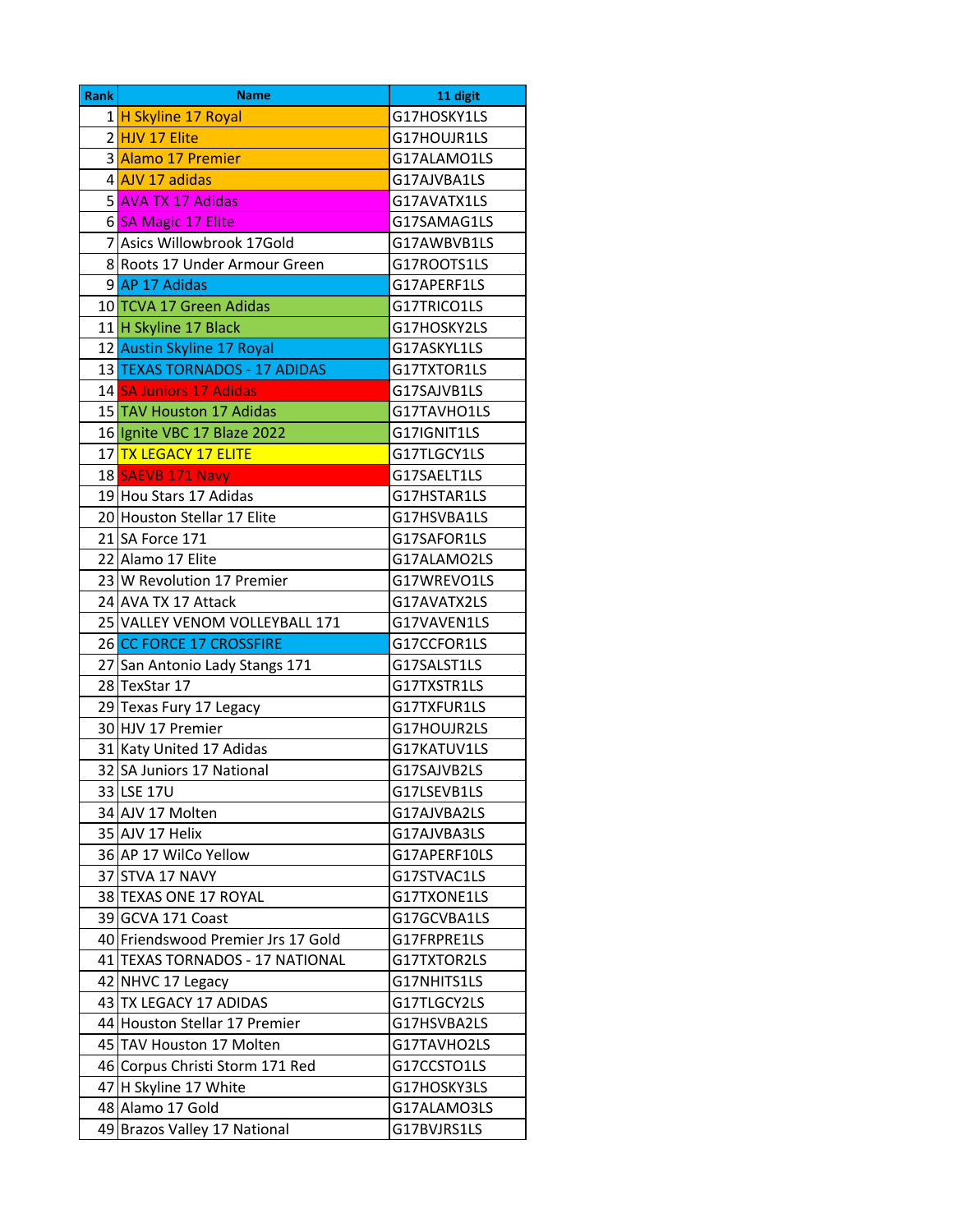| G17TRICO2LS<br>50 TCVA 17 Gold Adidas<br>G17CLUBC1LS<br>51 Catalyst 17 Green<br>52 AP 17 Baden<br>G17APERF2LS<br>53 Max Performance 17 Blue<br>G17MAXPE3LS<br>54 Roots 17 Hickory<br>G17ROOTS4LS<br>55 TX HURRICANE 17 CAT 5<br>G17TXHUV1LS<br>56 PACK 17-1<br>G17PACKV1LS<br>57 WACO VB 17 UA Black<br>G17WACOV1LS<br>58 Austin Skyline 17 Black<br>G17ASKYL2LS<br>59 AVA TX 17 Power<br>G17AVATX3LS<br>60 Roots 17 Under Armour Blue<br>G17ROOTS2LS<br>61 TX Synergy 17 National<br>G17TXSYN1LS<br>62 Texas Regulators 17's Black<br>G17TXREG1LS<br>63 McAllen PREMIER 17-2<br>G17MPREV2LS<br>64 HVC 17 Red<br>G17HUGEL1LS<br>65 LTX Select 17 Adidas<br>G17LTXSV1LS<br>66 Southern Swing 171<br>G17SSWIN1LS<br>67 Brazos Valley 17 Mizuno<br>G17BVJRS2LS<br>68 Xcel VB 171 Adidas<br>G17XCELV1LS<br>G17TXLEG1LS<br>69 TX Legends 17 Black<br>70 TEXAS UNITED 17RED<br>G17TXUNI1LS<br>71 Texas Fury 17 Impact<br>G17TXFUR2LS<br>72 Katy United 17 Molten<br>G17KATUV2LS<br>73 Allegiance 17 Royal<br>G17ALLEG1LS<br>74 Prime X Volleyball 171<br>G17PRXVB1LS<br>75 Country Fire 17<br>G17CFIRE1LS<br>76 TX VISION 17<br>G17TXVIS1LS<br>77 TX LEGACY 17 NATIONAL<br>G17TLGCY3LS<br>78 W Revolution 17 Adidas<br>G17WREVO2LS<br>79 Texas Twisters 17 Royal<br>G17TXTWI1LS<br>80 Texas Tigers 17 Black<br>G17TXTIG1LS<br>81 Asics Willowbrook 17Red<br>G17AWBVB2LS<br>82 Renegades 17 Black<br>G17RENEG1LS<br>83 Valley Flames 17U Black<br>G17VFLAM1LS<br>84 HJV 17 National<br>G17HOUJR3LS<br>85 TXTFV 171 TopGun<br>G17TXTFV1LS<br>86 IMPACT - 171<br>G17IMPAC1LS<br>87 Superior 17 Adidas<br>G17SSVBC1LS<br>88 E SOLID ROCK 17 CARDINAL<br>G17EDISR1LS<br>89 Houston Stellar 17 Select<br>G17HSVBA3LS<br>90 McAllen PREMIER 17-1<br>G17MPREV1LS<br>91 SA Empire 17 Gold<br>G17SAEMP1LS<br>92 Xcel VB 173 Green<br>G17XCELV3LS<br>93 Catalyst 17 Black<br>G17CLUBC3LS<br>94 CTPVB 17-1<br>G17CTPVB1LS<br>95 First Triumph 17<br>G17FTRIU1LS<br>96 Roots 17 Maple<br>G17ROOTS3LS<br>97 HVA 17 Red<br>G17HVAVB1LS | <b>Rank</b> | <b>Name</b> | 11 digit |
|-------------------------------------------------------------------------------------------------------------------------------------------------------------------------------------------------------------------------------------------------------------------------------------------------------------------------------------------------------------------------------------------------------------------------------------------------------------------------------------------------------------------------------------------------------------------------------------------------------------------------------------------------------------------------------------------------------------------------------------------------------------------------------------------------------------------------------------------------------------------------------------------------------------------------------------------------------------------------------------------------------------------------------------------------------------------------------------------------------------------------------------------------------------------------------------------------------------------------------------------------------------------------------------------------------------------------------------------------------------------------------------------------------------------------------------------------------------------------------------------------------------------------------------------------------------------------------------------------------------------------------------------------------------------------------------------------------------------------------------------------------------------------------------------------------------------------------------------------------------------------------------------------------------------------------------------------------------------------------------------------------------------|-------------|-------------|----------|
|                                                                                                                                                                                                                                                                                                                                                                                                                                                                                                                                                                                                                                                                                                                                                                                                                                                                                                                                                                                                                                                                                                                                                                                                                                                                                                                                                                                                                                                                                                                                                                                                                                                                                                                                                                                                                                                                                                                                                                                                                   |             |             |          |
|                                                                                                                                                                                                                                                                                                                                                                                                                                                                                                                                                                                                                                                                                                                                                                                                                                                                                                                                                                                                                                                                                                                                                                                                                                                                                                                                                                                                                                                                                                                                                                                                                                                                                                                                                                                                                                                                                                                                                                                                                   |             |             |          |
|                                                                                                                                                                                                                                                                                                                                                                                                                                                                                                                                                                                                                                                                                                                                                                                                                                                                                                                                                                                                                                                                                                                                                                                                                                                                                                                                                                                                                                                                                                                                                                                                                                                                                                                                                                                                                                                                                                                                                                                                                   |             |             |          |
|                                                                                                                                                                                                                                                                                                                                                                                                                                                                                                                                                                                                                                                                                                                                                                                                                                                                                                                                                                                                                                                                                                                                                                                                                                                                                                                                                                                                                                                                                                                                                                                                                                                                                                                                                                                                                                                                                                                                                                                                                   |             |             |          |
|                                                                                                                                                                                                                                                                                                                                                                                                                                                                                                                                                                                                                                                                                                                                                                                                                                                                                                                                                                                                                                                                                                                                                                                                                                                                                                                                                                                                                                                                                                                                                                                                                                                                                                                                                                                                                                                                                                                                                                                                                   |             |             |          |
|                                                                                                                                                                                                                                                                                                                                                                                                                                                                                                                                                                                                                                                                                                                                                                                                                                                                                                                                                                                                                                                                                                                                                                                                                                                                                                                                                                                                                                                                                                                                                                                                                                                                                                                                                                                                                                                                                                                                                                                                                   |             |             |          |
|                                                                                                                                                                                                                                                                                                                                                                                                                                                                                                                                                                                                                                                                                                                                                                                                                                                                                                                                                                                                                                                                                                                                                                                                                                                                                                                                                                                                                                                                                                                                                                                                                                                                                                                                                                                                                                                                                                                                                                                                                   |             |             |          |
|                                                                                                                                                                                                                                                                                                                                                                                                                                                                                                                                                                                                                                                                                                                                                                                                                                                                                                                                                                                                                                                                                                                                                                                                                                                                                                                                                                                                                                                                                                                                                                                                                                                                                                                                                                                                                                                                                                                                                                                                                   |             |             |          |
|                                                                                                                                                                                                                                                                                                                                                                                                                                                                                                                                                                                                                                                                                                                                                                                                                                                                                                                                                                                                                                                                                                                                                                                                                                                                                                                                                                                                                                                                                                                                                                                                                                                                                                                                                                                                                                                                                                                                                                                                                   |             |             |          |
|                                                                                                                                                                                                                                                                                                                                                                                                                                                                                                                                                                                                                                                                                                                                                                                                                                                                                                                                                                                                                                                                                                                                                                                                                                                                                                                                                                                                                                                                                                                                                                                                                                                                                                                                                                                                                                                                                                                                                                                                                   |             |             |          |
|                                                                                                                                                                                                                                                                                                                                                                                                                                                                                                                                                                                                                                                                                                                                                                                                                                                                                                                                                                                                                                                                                                                                                                                                                                                                                                                                                                                                                                                                                                                                                                                                                                                                                                                                                                                                                                                                                                                                                                                                                   |             |             |          |
|                                                                                                                                                                                                                                                                                                                                                                                                                                                                                                                                                                                                                                                                                                                                                                                                                                                                                                                                                                                                                                                                                                                                                                                                                                                                                                                                                                                                                                                                                                                                                                                                                                                                                                                                                                                                                                                                                                                                                                                                                   |             |             |          |
|                                                                                                                                                                                                                                                                                                                                                                                                                                                                                                                                                                                                                                                                                                                                                                                                                                                                                                                                                                                                                                                                                                                                                                                                                                                                                                                                                                                                                                                                                                                                                                                                                                                                                                                                                                                                                                                                                                                                                                                                                   |             |             |          |
|                                                                                                                                                                                                                                                                                                                                                                                                                                                                                                                                                                                                                                                                                                                                                                                                                                                                                                                                                                                                                                                                                                                                                                                                                                                                                                                                                                                                                                                                                                                                                                                                                                                                                                                                                                                                                                                                                                                                                                                                                   |             |             |          |
|                                                                                                                                                                                                                                                                                                                                                                                                                                                                                                                                                                                                                                                                                                                                                                                                                                                                                                                                                                                                                                                                                                                                                                                                                                                                                                                                                                                                                                                                                                                                                                                                                                                                                                                                                                                                                                                                                                                                                                                                                   |             |             |          |
|                                                                                                                                                                                                                                                                                                                                                                                                                                                                                                                                                                                                                                                                                                                                                                                                                                                                                                                                                                                                                                                                                                                                                                                                                                                                                                                                                                                                                                                                                                                                                                                                                                                                                                                                                                                                                                                                                                                                                                                                                   |             |             |          |
|                                                                                                                                                                                                                                                                                                                                                                                                                                                                                                                                                                                                                                                                                                                                                                                                                                                                                                                                                                                                                                                                                                                                                                                                                                                                                                                                                                                                                                                                                                                                                                                                                                                                                                                                                                                                                                                                                                                                                                                                                   |             |             |          |
|                                                                                                                                                                                                                                                                                                                                                                                                                                                                                                                                                                                                                                                                                                                                                                                                                                                                                                                                                                                                                                                                                                                                                                                                                                                                                                                                                                                                                                                                                                                                                                                                                                                                                                                                                                                                                                                                                                                                                                                                                   |             |             |          |
|                                                                                                                                                                                                                                                                                                                                                                                                                                                                                                                                                                                                                                                                                                                                                                                                                                                                                                                                                                                                                                                                                                                                                                                                                                                                                                                                                                                                                                                                                                                                                                                                                                                                                                                                                                                                                                                                                                                                                                                                                   |             |             |          |
|                                                                                                                                                                                                                                                                                                                                                                                                                                                                                                                                                                                                                                                                                                                                                                                                                                                                                                                                                                                                                                                                                                                                                                                                                                                                                                                                                                                                                                                                                                                                                                                                                                                                                                                                                                                                                                                                                                                                                                                                                   |             |             |          |
|                                                                                                                                                                                                                                                                                                                                                                                                                                                                                                                                                                                                                                                                                                                                                                                                                                                                                                                                                                                                                                                                                                                                                                                                                                                                                                                                                                                                                                                                                                                                                                                                                                                                                                                                                                                                                                                                                                                                                                                                                   |             |             |          |
|                                                                                                                                                                                                                                                                                                                                                                                                                                                                                                                                                                                                                                                                                                                                                                                                                                                                                                                                                                                                                                                                                                                                                                                                                                                                                                                                                                                                                                                                                                                                                                                                                                                                                                                                                                                                                                                                                                                                                                                                                   |             |             |          |
|                                                                                                                                                                                                                                                                                                                                                                                                                                                                                                                                                                                                                                                                                                                                                                                                                                                                                                                                                                                                                                                                                                                                                                                                                                                                                                                                                                                                                                                                                                                                                                                                                                                                                                                                                                                                                                                                                                                                                                                                                   |             |             |          |
|                                                                                                                                                                                                                                                                                                                                                                                                                                                                                                                                                                                                                                                                                                                                                                                                                                                                                                                                                                                                                                                                                                                                                                                                                                                                                                                                                                                                                                                                                                                                                                                                                                                                                                                                                                                                                                                                                                                                                                                                                   |             |             |          |
|                                                                                                                                                                                                                                                                                                                                                                                                                                                                                                                                                                                                                                                                                                                                                                                                                                                                                                                                                                                                                                                                                                                                                                                                                                                                                                                                                                                                                                                                                                                                                                                                                                                                                                                                                                                                                                                                                                                                                                                                                   |             |             |          |
|                                                                                                                                                                                                                                                                                                                                                                                                                                                                                                                                                                                                                                                                                                                                                                                                                                                                                                                                                                                                                                                                                                                                                                                                                                                                                                                                                                                                                                                                                                                                                                                                                                                                                                                                                                                                                                                                                                                                                                                                                   |             |             |          |
|                                                                                                                                                                                                                                                                                                                                                                                                                                                                                                                                                                                                                                                                                                                                                                                                                                                                                                                                                                                                                                                                                                                                                                                                                                                                                                                                                                                                                                                                                                                                                                                                                                                                                                                                                                                                                                                                                                                                                                                                                   |             |             |          |
|                                                                                                                                                                                                                                                                                                                                                                                                                                                                                                                                                                                                                                                                                                                                                                                                                                                                                                                                                                                                                                                                                                                                                                                                                                                                                                                                                                                                                                                                                                                                                                                                                                                                                                                                                                                                                                                                                                                                                                                                                   |             |             |          |
|                                                                                                                                                                                                                                                                                                                                                                                                                                                                                                                                                                                                                                                                                                                                                                                                                                                                                                                                                                                                                                                                                                                                                                                                                                                                                                                                                                                                                                                                                                                                                                                                                                                                                                                                                                                                                                                                                                                                                                                                                   |             |             |          |
|                                                                                                                                                                                                                                                                                                                                                                                                                                                                                                                                                                                                                                                                                                                                                                                                                                                                                                                                                                                                                                                                                                                                                                                                                                                                                                                                                                                                                                                                                                                                                                                                                                                                                                                                                                                                                                                                                                                                                                                                                   |             |             |          |
|                                                                                                                                                                                                                                                                                                                                                                                                                                                                                                                                                                                                                                                                                                                                                                                                                                                                                                                                                                                                                                                                                                                                                                                                                                                                                                                                                                                                                                                                                                                                                                                                                                                                                                                                                                                                                                                                                                                                                                                                                   |             |             |          |
|                                                                                                                                                                                                                                                                                                                                                                                                                                                                                                                                                                                                                                                                                                                                                                                                                                                                                                                                                                                                                                                                                                                                                                                                                                                                                                                                                                                                                                                                                                                                                                                                                                                                                                                                                                                                                                                                                                                                                                                                                   |             |             |          |
|                                                                                                                                                                                                                                                                                                                                                                                                                                                                                                                                                                                                                                                                                                                                                                                                                                                                                                                                                                                                                                                                                                                                                                                                                                                                                                                                                                                                                                                                                                                                                                                                                                                                                                                                                                                                                                                                                                                                                                                                                   |             |             |          |
|                                                                                                                                                                                                                                                                                                                                                                                                                                                                                                                                                                                                                                                                                                                                                                                                                                                                                                                                                                                                                                                                                                                                                                                                                                                                                                                                                                                                                                                                                                                                                                                                                                                                                                                                                                                                                                                                                                                                                                                                                   |             |             |          |
|                                                                                                                                                                                                                                                                                                                                                                                                                                                                                                                                                                                                                                                                                                                                                                                                                                                                                                                                                                                                                                                                                                                                                                                                                                                                                                                                                                                                                                                                                                                                                                                                                                                                                                                                                                                                                                                                                                                                                                                                                   |             |             |          |
|                                                                                                                                                                                                                                                                                                                                                                                                                                                                                                                                                                                                                                                                                                                                                                                                                                                                                                                                                                                                                                                                                                                                                                                                                                                                                                                                                                                                                                                                                                                                                                                                                                                                                                                                                                                                                                                                                                                                                                                                                   |             |             |          |
|                                                                                                                                                                                                                                                                                                                                                                                                                                                                                                                                                                                                                                                                                                                                                                                                                                                                                                                                                                                                                                                                                                                                                                                                                                                                                                                                                                                                                                                                                                                                                                                                                                                                                                                                                                                                                                                                                                                                                                                                                   |             |             |          |
|                                                                                                                                                                                                                                                                                                                                                                                                                                                                                                                                                                                                                                                                                                                                                                                                                                                                                                                                                                                                                                                                                                                                                                                                                                                                                                                                                                                                                                                                                                                                                                                                                                                                                                                                                                                                                                                                                                                                                                                                                   |             |             |          |
|                                                                                                                                                                                                                                                                                                                                                                                                                                                                                                                                                                                                                                                                                                                                                                                                                                                                                                                                                                                                                                                                                                                                                                                                                                                                                                                                                                                                                                                                                                                                                                                                                                                                                                                                                                                                                                                                                                                                                                                                                   |             |             |          |
|                                                                                                                                                                                                                                                                                                                                                                                                                                                                                                                                                                                                                                                                                                                                                                                                                                                                                                                                                                                                                                                                                                                                                                                                                                                                                                                                                                                                                                                                                                                                                                                                                                                                                                                                                                                                                                                                                                                                                                                                                   |             |             |          |
|                                                                                                                                                                                                                                                                                                                                                                                                                                                                                                                                                                                                                                                                                                                                                                                                                                                                                                                                                                                                                                                                                                                                                                                                                                                                                                                                                                                                                                                                                                                                                                                                                                                                                                                                                                                                                                                                                                                                                                                                                   |             |             |          |
|                                                                                                                                                                                                                                                                                                                                                                                                                                                                                                                                                                                                                                                                                                                                                                                                                                                                                                                                                                                                                                                                                                                                                                                                                                                                                                                                                                                                                                                                                                                                                                                                                                                                                                                                                                                                                                                                                                                                                                                                                   |             |             |          |
|                                                                                                                                                                                                                                                                                                                                                                                                                                                                                                                                                                                                                                                                                                                                                                                                                                                                                                                                                                                                                                                                                                                                                                                                                                                                                                                                                                                                                                                                                                                                                                                                                                                                                                                                                                                                                                                                                                                                                                                                                   |             |             |          |
|                                                                                                                                                                                                                                                                                                                                                                                                                                                                                                                                                                                                                                                                                                                                                                                                                                                                                                                                                                                                                                                                                                                                                                                                                                                                                                                                                                                                                                                                                                                                                                                                                                                                                                                                                                                                                                                                                                                                                                                                                   |             |             |          |
|                                                                                                                                                                                                                                                                                                                                                                                                                                                                                                                                                                                                                                                                                                                                                                                                                                                                                                                                                                                                                                                                                                                                                                                                                                                                                                                                                                                                                                                                                                                                                                                                                                                                                                                                                                                                                                                                                                                                                                                                                   |             |             |          |
|                                                                                                                                                                                                                                                                                                                                                                                                                                                                                                                                                                                                                                                                                                                                                                                                                                                                                                                                                                                                                                                                                                                                                                                                                                                                                                                                                                                                                                                                                                                                                                                                                                                                                                                                                                                                                                                                                                                                                                                                                   |             |             |          |
|                                                                                                                                                                                                                                                                                                                                                                                                                                                                                                                                                                                                                                                                                                                                                                                                                                                                                                                                                                                                                                                                                                                                                                                                                                                                                                                                                                                                                                                                                                                                                                                                                                                                                                                                                                                                                                                                                                                                                                                                                   |             |             |          |
|                                                                                                                                                                                                                                                                                                                                                                                                                                                                                                                                                                                                                                                                                                                                                                                                                                                                                                                                                                                                                                                                                                                                                                                                                                                                                                                                                                                                                                                                                                                                                                                                                                                                                                                                                                                                                                                                                                                                                                                                                   |             |             |          |
| 98 Brownsville Dynamite 17U<br>G17BDVBC1LS                                                                                                                                                                                                                                                                                                                                                                                                                                                                                                                                                                                                                                                                                                                                                                                                                                                                                                                                                                                                                                                                                                                                                                                                                                                                                                                                                                                                                                                                                                                                                                                                                                                                                                                                                                                                                                                                                                                                                                        |             |             |          |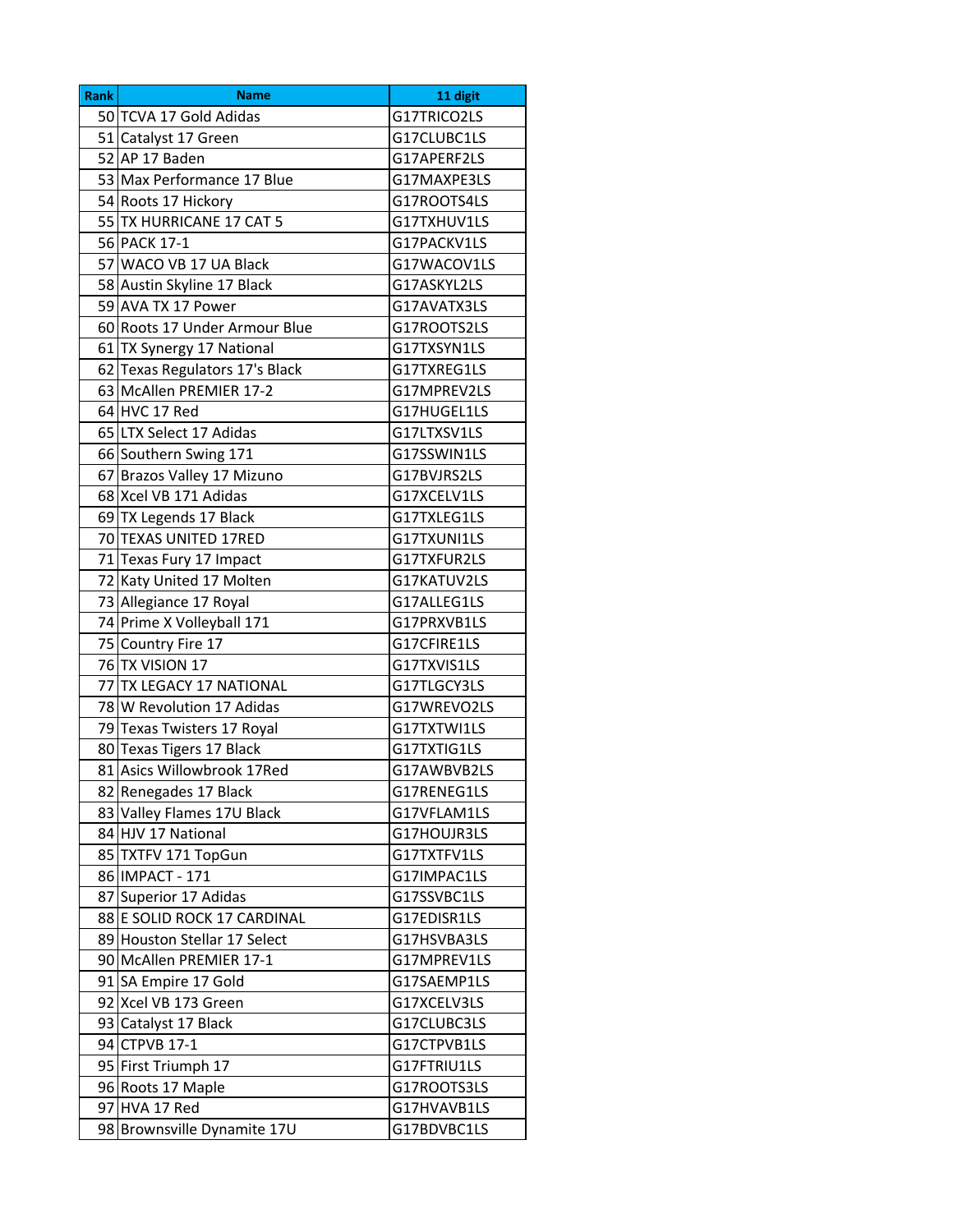| <b>Rank</b> | Name                            | 11 digit     |
|-------------|---------------------------------|--------------|
|             | 99 Wall Stars 17u               | G17WSTAR1LS  |
|             | 100 West Texas Juniors 17       | G17WTJRS2LS  |
|             | 101 TNT SA 171 BLACK            | G17TNTVB1LS  |
|             | 102 SA EVOLUTION 171            | G17SAEVO1LS  |
|             | 103 TX HURRICANE 17 CAT 4       | G17TXHUV2LS  |
|             | 104 Coastal Regulators 17-1     | G17CSREG1LS  |
|             | 105 HC Next Level 17U           | G17HCNLV1LS  |
|             | 106 AP 17 Lite Highlighter      | G17APERF13LS |
|             | 107 TXTFV 172 TomCat            | G17TXTFV2LS  |
|             | 108 HOUSTON FORCE 171           | G17HFORC1LS  |
|             | 109 Team Red Athletics 17 Elite | G17TMRED1LS  |
|             | 110 A1 Elite 17 Royal           | G17A1ELI1LS  |
|             | 111 TX LEGACY 17 BLACK          | G17TLGCY4LS  |
|             | 112 GCVA 172 COAST              | G17GCVBA2LS  |
|             | 113 SA Empire 17 Silver         | G17SAEMP2LS  |
|             | 114 Hou Stars 17 Black          | G17HSTAR2LS  |
|             | 115 Xcel VB 172 Navy            | G17XCELV2LS  |
|             | 116 Champion 17 Black           | G17CVHOU1LS  |
|             | 117 Texas Pride Volleyball 171  | G17TXPRI1LS  |
|             | 118 Valley Flames 17 Red        | G17VFLAM2LS  |
|             | 119 Magic 17s Apex              | G17MAGIC1LS  |
|             | 120 TX BOOM 17 ELITE            | G17TBOOM1LS  |
|             | 121 Texas Diamonds 17 Black     | G17TXDIA1LS  |
|             | 122 SA Empire 17 Black          | G17SAEMP3LS  |
|             | 123 SEV 17 Armour               | G17SPEDG1LS  |
|             | 124 SA ABYSS 171 Black          | G17SAABY1LS  |
|             | 125 Superior 17 Gold            | G17SSVBC2LS  |
|             | 126 Wimberley AC 171            | G17WACVB1LS  |
|             | 127 TCVA 17 Black Adidas        | G17TRICO3LS  |
|             | 128 Brownsville Spikers 17      | G17BSVBC1LS  |
|             | 129 Killeen Trojan Elite 17     | G17KTELI1LS  |
|             | 130 SETX 17 Elite               | G17SETXE1LS  |
|             | 131 Texas Heat 17 Black         | G17TXHEA1LS  |
|             | 132 STVA 17 RED                 | G17STVAC2LS  |
|             | 133 CYDI 17 Red                 | G17CYDIV1LS  |
|             | 134 LCVA 17U BLUE               | G17LCVBA1LS  |
|             | 135 AP 17 Lite Atomic           | G17APERF14LS |
|             | 136 WCJ 17 White                | G17WASHC1LS  |
|             | 137 Texas Pride Volleyball 172  | G17TXPRI2LS  |
|             | 138 Laredo Premier 17 Force     | G17LARPR1LS  |
|             | 139 KW Revolution 17 Elite      | G17KRVBC1LS  |
|             | 140 Xcel VB 174 Gray            | G17XCELV4LS  |
|             | 141 Fr Challenge Elite 17-Royal | G17FCELI1LS  |
|             | 142 WGVBA 17-1                  | G17WGVBA1LS  |
|             | 143 Cypress Huskies 17u         | G17CYHUS1LS  |
|             | 144 Strikers 17U Black          | G17STRIK1LS  |
|             | 145 SA Empire 17 White          | G17SAEMP4LS  |
|             | 146 HHVC 17 Blue                | G17HOHUR2LS  |
|             | 147 Club979 VBA 17 Purple       | G17C979V1LS  |
|             |                                 |              |